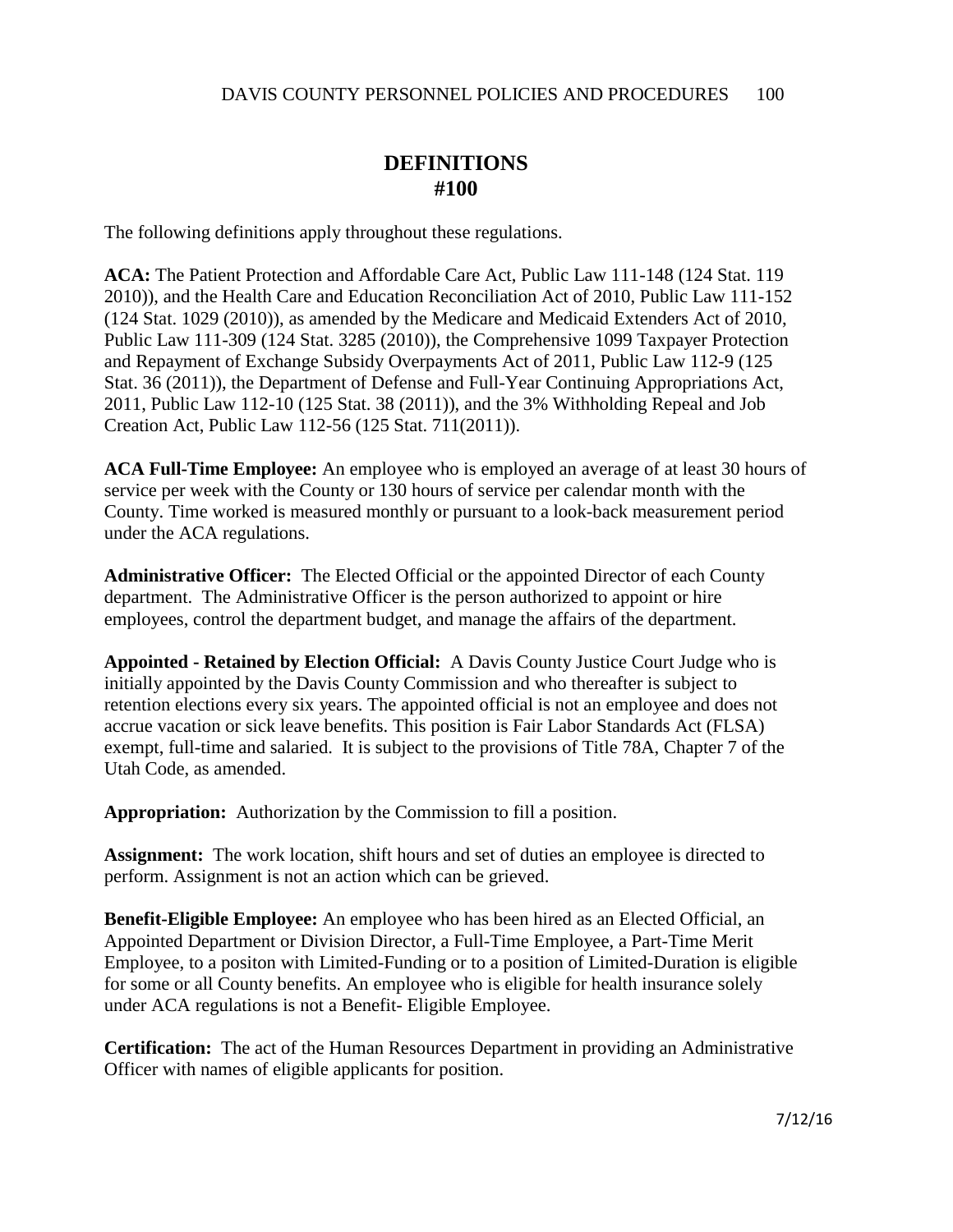**Class:** A group of positions sufficiently similar as to the duties performed or the degree of supervisory duties exercised. Job titles with similar or minimum requirements (training, experience, skill, and other characteristics) are grouped together in same class.

**Classification Plan:** A schematic list of the authorized classes of positions. The classification of each job title is supported by written specifications. These specifications set forth the job duties and responsibilities and the minimum qualifications necessary for appointment to a position in each class.

**Compensation Plan:** The approved salary schedule and method of pay applicable to approved County positions; which include initial, intervening and maximum rates of pay for each job title.

**Council:** The Davis County Career Service Council composed of three members appointed by the County Commission.

**County:** The Davis County Body politic and corporate, which is also a political subdivision of the State of Utah as outlined in Utah State statute. This entity includes all offices, departments, agencies or mission-related component of Davis County which are directed and controlled by the laws, policies, rules and guidelines promulgated by its policy making body.

**Commission:** The policy making body of the County composed of three elected citizens of the County and known as the Davis County Commission.

**Demotion:** A change from a position in one class to a position in another class having a lower entrance salary. Failure to qualify in an examination, inefficiency, and employee discipline are possible reasons for this action.

**Department:** A unit, office, or agency under the direction of an Administrative Officer subject to these regulations.

**Disciplinary Corrective Action:** Corrective action to address an employee's unsatisfactory performance ratings, violations of policies or conduct inappropriate to the workplace, as documented by the supervisor or Administrative Officer.

**Discrimination: Unfair or unequal workplace** action (which includes pay or compensation) based on race, color, religion, sex (including pregnancy) national origin, age or disability (physical, mental or genetic information.) Based on documented performance and/or conduct issues, withholding salary advancements, discipline, corrective action and other administrative matters shall not be construed to be discrimination.

**Dismissal:** The termination of employment of an employee for cause.

**Effective Date:** The date when a particular change in status, wages, or benefits is to be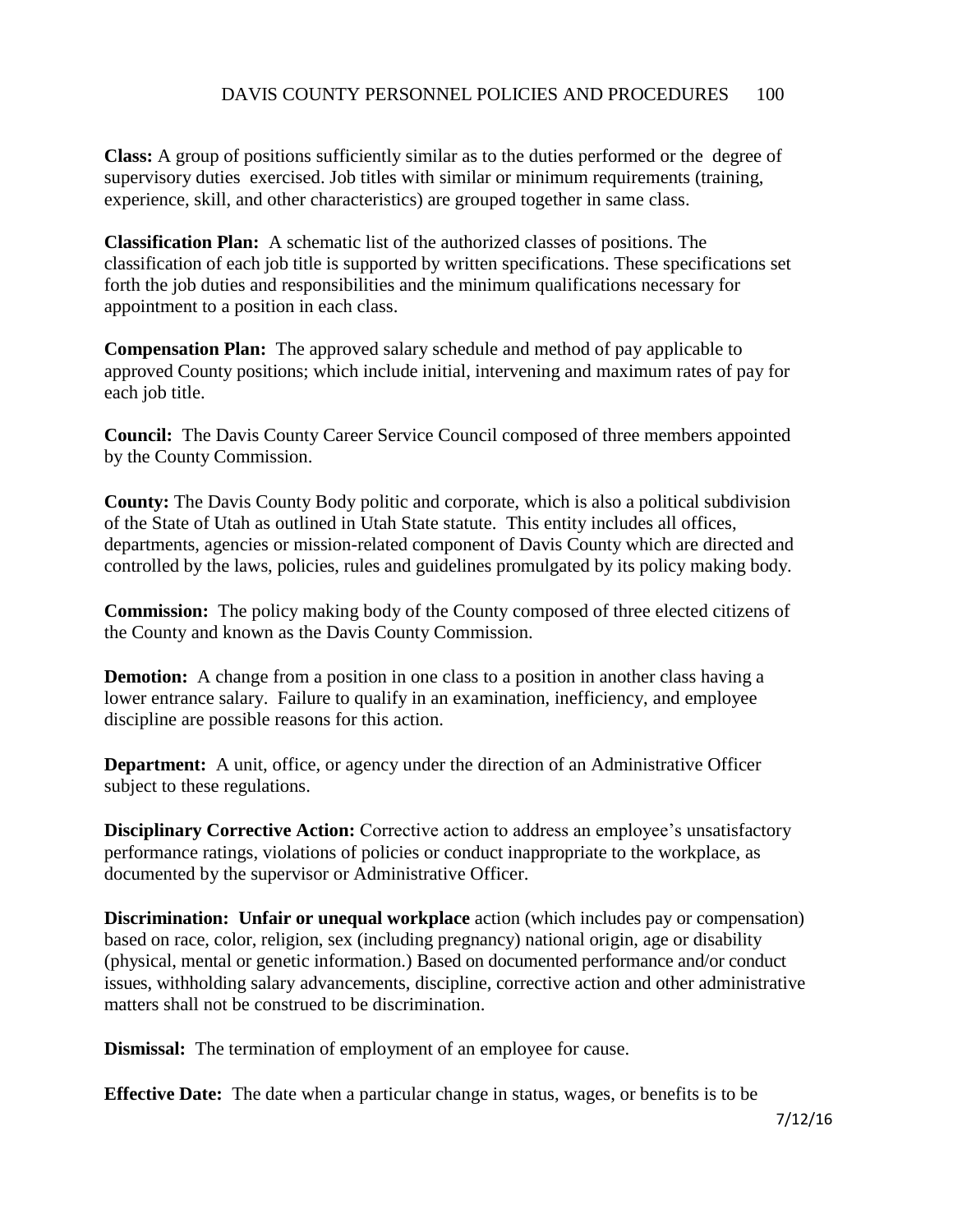implemented - generally the date at the beginning of the payroll period.

**Elected Official:** An elected official is an individual holding one of the following elective County positions: Commissioner (3), County Attorney, Assessor, Clerk/Auditor, Recorder, Sheriff, Surveyor and Treasurer. Elected officials are not employees, and their positions are FLSA-exempt, full-time, salaried positions.

**Eligibility Date:** The date of successful completion of a merit probationary period. The eligibility date shall be six months from the date of hire, unless the probationary period has been extended in accordance with the Davis County Merit Ordinance. If probation is extended, the eligibility date shall be the start of the pay period following the determination that the employee has satisfied a merit probationary period.

**Eligible:** An individual who is qualified for a position in a department under the provisions of these regulations.

**Emergency Appointment:** An appointment required to provide for maintenance of essential services in an emergency situation where normal selection procedures are not practical. Emergency appointments are not to exceed 90 days. The period of emergency appointment may be extended for a period not to exceed an additional 90 days. Any extension of an emergency appointment must be approved by Human Resources.

**Employee:** Any person the County hired in accordance with the provisions of these regulations.

**FLSA Exempt:** An employee in a position identified as meeting a Fair Labor Standards Act (FLSA) exemption. An employee in one of these positions is considered to be paid on a salary basis and is not paid overtime either in pay or compensatory time.

**FLSA Non-exempt:** An employee in a position which is not exempt from the Fair Labor Standards Act (FLSA). A non-exempt employee receives pay or compensatory time at the rate of 1.5 times the number of hours worked for overtime.

**Full-Time Employee:** A benefit-eligible employee who is authorized to work forty (40) hours per week.

**Grievance:** The formal process by which disagreement between an employee and the employee's supervisor is addressed. Grievances may be filed on matters pertaining to suspension, transfer, demotion, dismissal, and discrimination. Grievances shall not include disputes over oral or written warnings, probation, performance appraisal, or work schedule.

**Job Description:** A description of the duties and responsibilities of a position within a department and minimum qualifications required, including education and experience and other qualifications.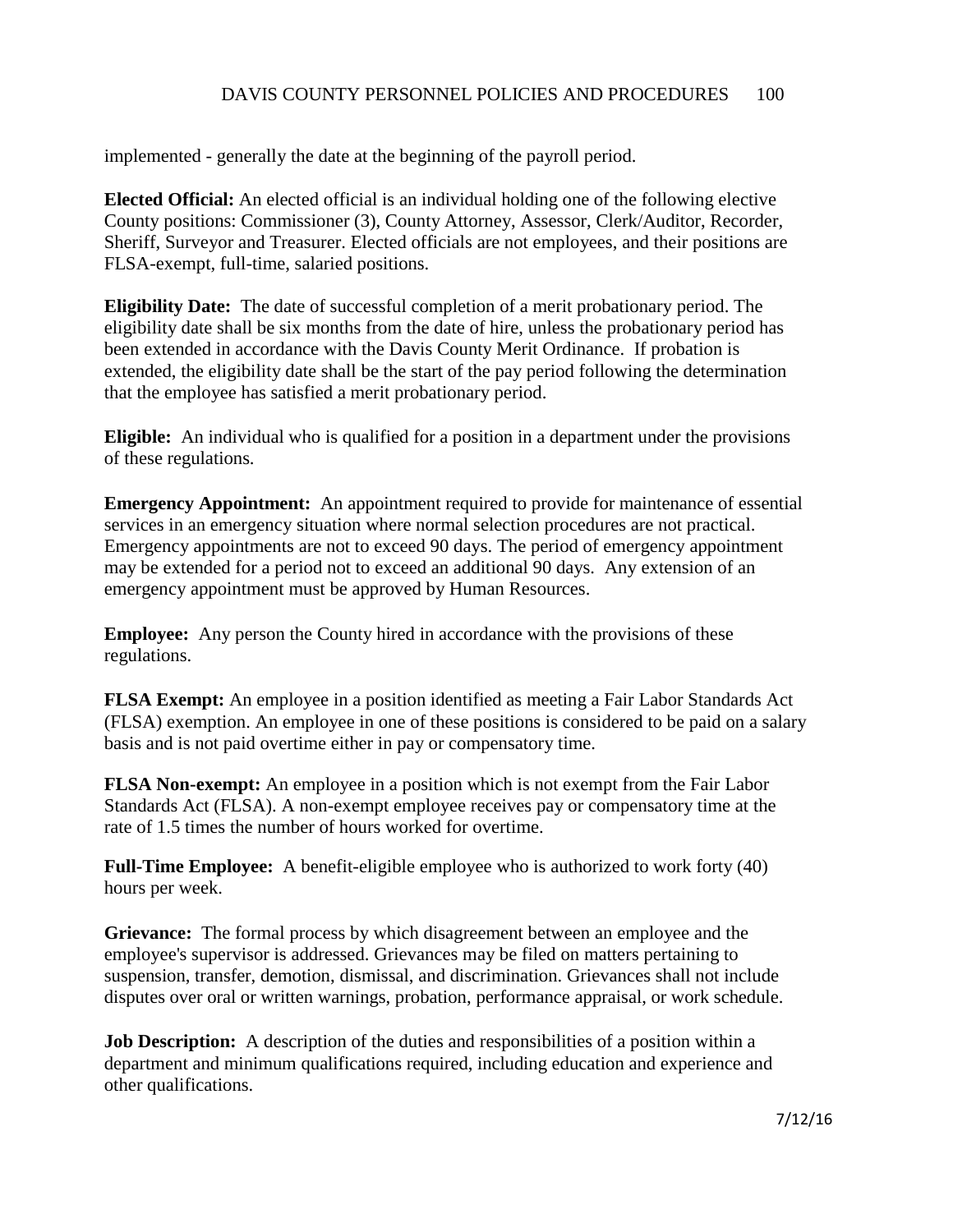**Limited-Funding Position:** A merit exempt position subsidized by limited funding. A description of the merit-exempt position, it limited funding and/or limited duration must be included in the job announcement for the position. If any of those factors are not designated as part of the recruitment, the position may not be considered time or funding limited. These employees may be placed in a position with a regular work schedule of:

- A. 24 to 29 hours of service per week with the County;
- B. 30 to 39 hours of service per week with the County; or
- C. 40 hours of service per week with the County.

**Limited-Time Position:** A merit exempt position whose appointment does not exceed three years in duration. A description of the merit-exempt position, it limited funding and/or limited duration must be included in the job announcement for the position. If any of those factors are not designated as part of the recruitment, the position may not be considered time or funding limited. These employees may be placed in a position with a regular work schedule of:

- A. 24 to 29 hours of service per week with the County;
- B. 30 to 39 hours of service per week with the County; or
- C. 40 hours of service per week with the County.

**Merit Employee:** An employee who has a regular work schedule of at least 24 hours per week and who is hired in accordance with the provisions of the Davis County Merit System Ordinance and who has been approved for retention at the end of a merit probationary period excluding those positions defined as exempt from merit coverage.

**Merit Exempt Positions:** Positions exempt from merit system coverage and not part of the career service. Exempt positions are:

- A. All County Officials elected by popular vote at officially designated elections held within the County.
- B. All persons appointed to fill vacancies in elective County Offices.
- C. The chief deputy of any Elected Official.
- D. One confidential secretary for each Elected Official and each Department Director.
- E. An administrative assistant to each member of the Commission and to each Elected Official.
- F. The heads of the following major departments of Davis County:

Director, Animal Care and Control Director, Community & Economic Development Director, Facilities Management Director, Legacy Events Center Director, Health Director, Information Systems Director, Libraries Director, Office of Personnel Management Director, Planning Director, Public Works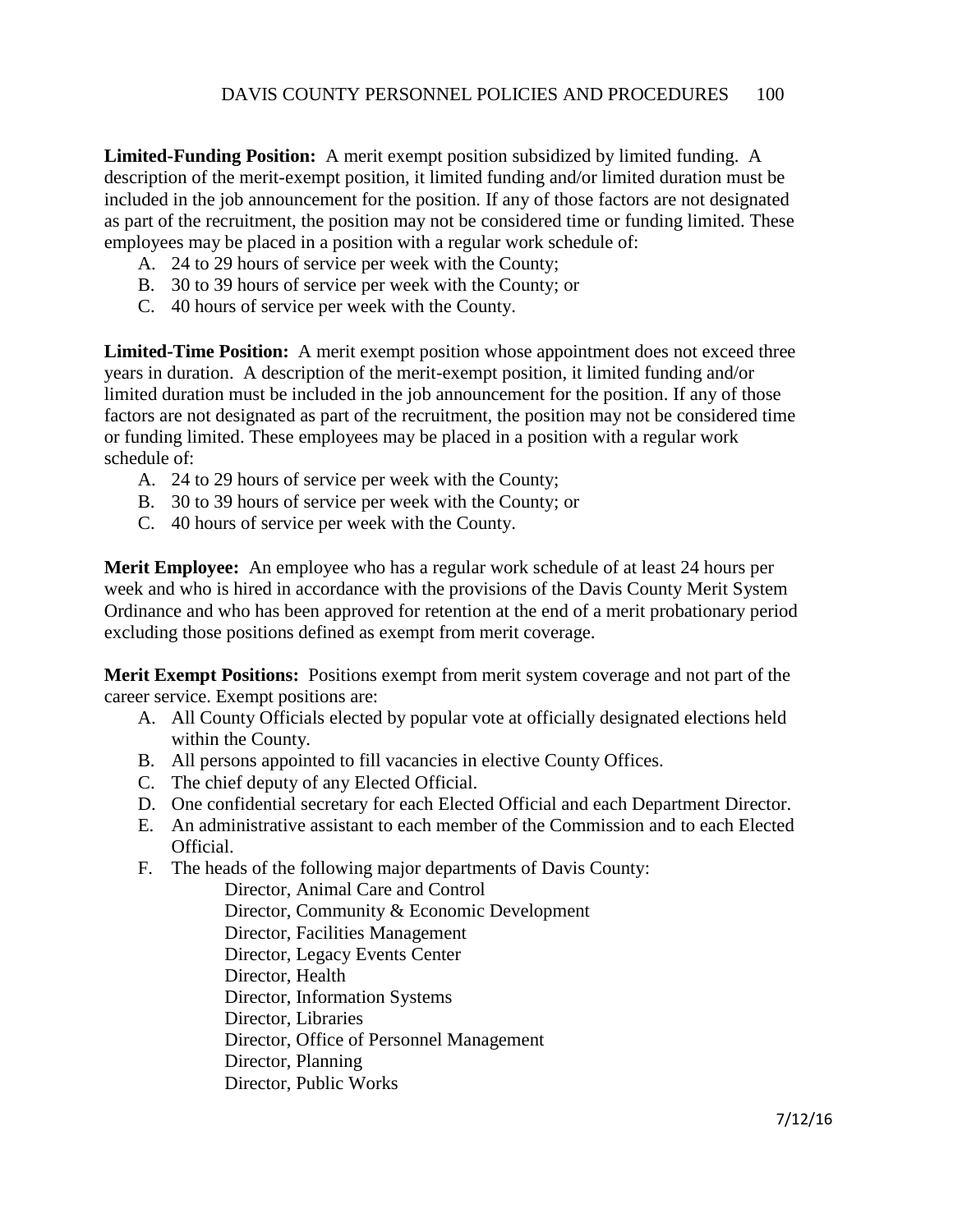Director, Tax Administration Golf Professional, Davis Park Golf Course Golf Professional, Valley View Golf Course

- G. Persons employed to make or conduct a temporary and special inquiry, investigation, or examination on behalf of the County Commission or one of its committees.
- H. Non-career employees compensated for their services on a seasonal or contractual basis that are hired on emergency or seasonal appointment basis.
- I. Temporary employees or part-time employees working fewer than 20 hours per week.
- J. Commission Office Manager.
- K. Health Department Positions: Deputy Director – Health Department Division Directors
- L. Davis County Attorney Positons:

All Civil Positions Division Chief – Prosecution Division Section Chief – Prosecution Senior Policy Prosecutor – Prosecution

- M. Employees appointed to work a regular schedule of 24 hours or more per week that does not exceed three years in duration. Identification of employees in these positions shall be made at beginning of recruitment process or other merit status rules shall apply. Employees hired into this status cannot be converted to a merit employee without competing for a subsequent position in accordance with Chapter 7 of the Merit System Ordinance.
- N. Employees appointed to positions with limited funding such as those funded by contracts or grants with specific time limits. Identification of employees in these positions shall be made at beginning of recruitment process or other merit status rules shall apply. Employees hired into this status cannot be converted to a merit employee without competing for a subsequent position in accordance with Chapter 7 of the Merit System Ordinance.

**Merit Increase:** An increase in pay in the same pay range resulting from a performance appraisal.

**Minimum Qualifications:** The requirements of education, experience, skills, abilities, and other qualifications deemed necessary to perform the duties of a position.

**Overtime:** Any time worked in excess of 40 hours in any one work week for FLSA nonexempt employees not in a public safety position. Any time worked in excess of 86 hours in the pay period for FLSA non-exempt law enforcement and correctional employees.

**Part-Time, Non-merit Employee:** An employee with a regular work schedule of 19 hours or less per week and who has not been hired through a merit procedure.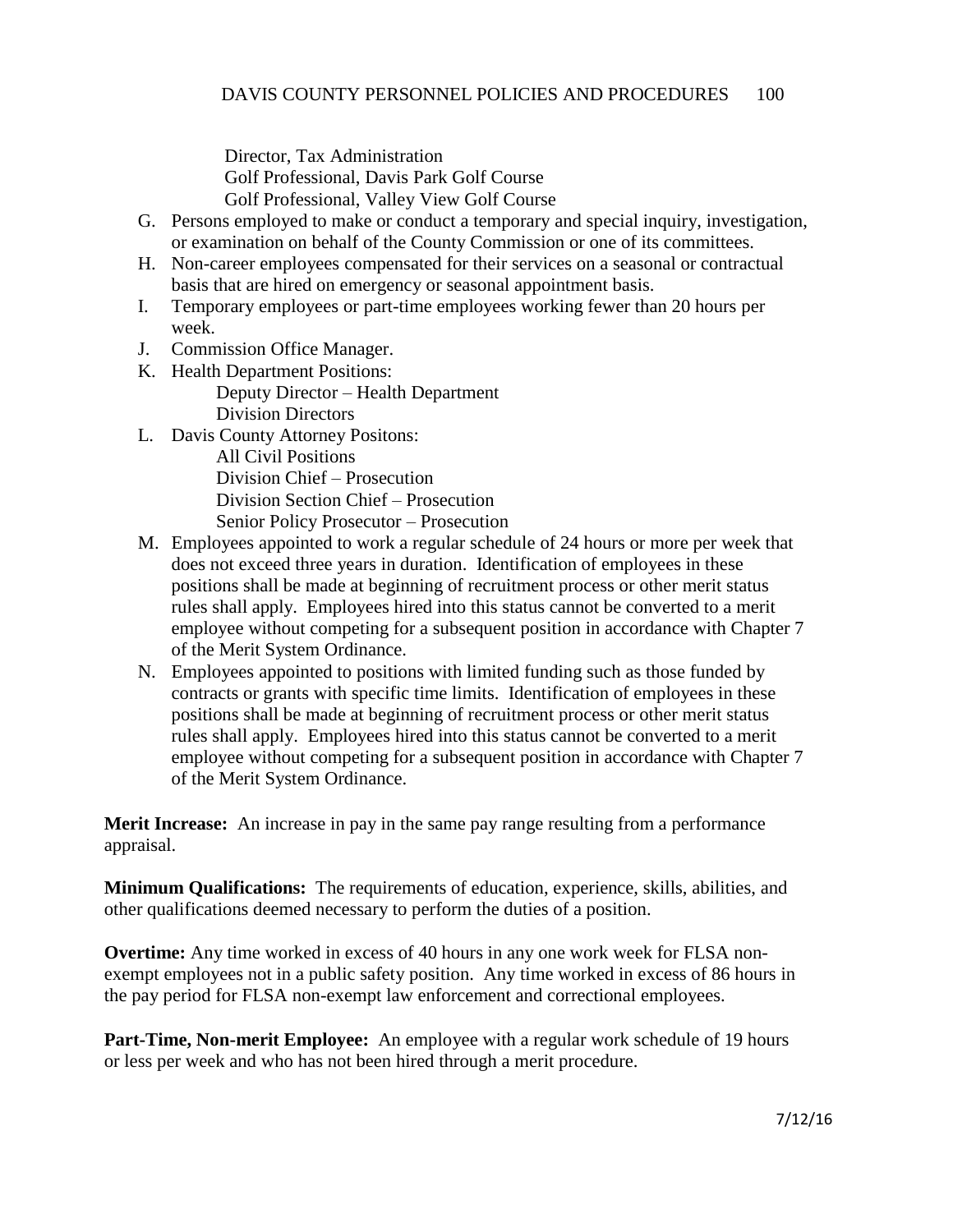**Part-Time Merit Employee:** A part-time merit employee may be placed in a position with either:

- A. A regular work schedule of at least 24 hours of service per week with the County but not more than 29 hours of service per week with the County. Employees in this category receive pro-rated benefits including healthcare benefits; or
- B. A regular work schedule of at least 30 hours of service per week with the County but fewer than 40 hours of service per week with the County. Employees in this category receive pro-rated benefits including healthcare benefits.

**Person with a Disability:** The Americans with Disabilities Act (ADA) defines a person with a disability as one who has a physical or mental impairment which substantially limits one or more major life activities, has a record of such an impairment, or is regarded as having such an impairment.

**Position:** A job composed of specific duties performed by one individual. A position can be part-time or full-time, temporary or permanent, occupied or vacant.

**Probationary Hire:** The employment of an individual to a position in a department through selection from a register or rehire in a position.

**Probationary Period:** A period of six months of employment having been approved by the County Commission and the Personnel Director, beginning with the date of appointment from a register or rehire in a position. The probationary period is extendable for good cause for a period not to exceed six months. The Probationary Period for law enforcement and corrections positions shall be for twelve months and shall extend beyond twelve months, if necessary, for the officer to satisfactorily complete an approved peace officer training program and also receive a certificate of completion, under Title 53, Chapter 6, Peace Officer Standards and Training Act. Employees have no merit rights during this period.

**Promotion:** A change in status of an employee from a position in one class to a position in another class having a higher salary.

**Reassignment:** A change in duties, work location or shift. Reassignment is not an action which can be grieved.

**Reclassification:** A change in title and/or grade of a position. This may or may not be a result of a change in duties of the position.

**Reduction in Force:** Any separation of an employee because of inadequate funds, change of work load, or lack of work, in which any department discontinues the use of the identifiable position occupied by such employee either by discontinuing the performance of the duties of such position or by distributing such duties among other positions then existing. Reduction in force does not include separation for a reason included within the definition of dismissal.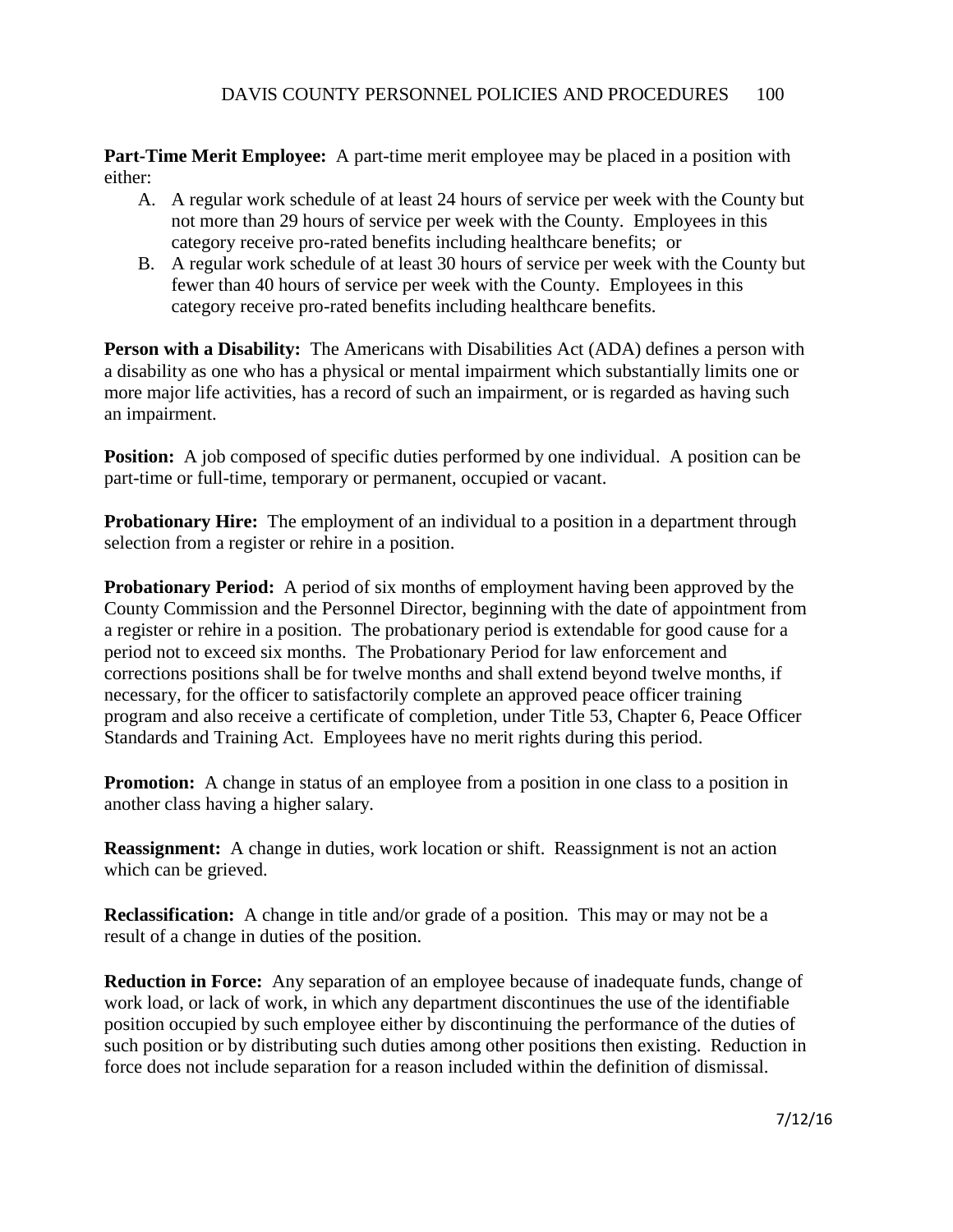**Register:** An official list of eligible candidates for a class of position listed in the order of their final ratings resulting from a merit examination.

**Rehire:** The return to employment of a former merit employee who has resigned while in good standing, or has been separated from the department without prejudice.

**Reinstatement:** The resumption of employment by an employee who has been on leave of absence without pay or educational leave.

**Resignation:** The termination of employment of an employee made at the request of the employee.

**Salary Adjustment:** A change in the rate of pay of an employee to conform to the approved classification or compensation plan.

**Series:** A group of positions similarly classified as to title and duties, but with gradation in minimum qualifications and salary rates consistent with the degree of responsibilities.

**Seasonal Appointment:** An appointment necessary to carry out a recurring seasonal need inherent within the functional role of the department. Such appointment does not constitute an established position and shall not exceed a consecutive six (6) month period within any one twelve (12) month period.

**Suspension:** A forced absence, without pay, for a period not to exceed thirty (30) calendar days at one time.

**Temporary Part-Time Appointment:** An appointment into an allocated or temporary position for not more than 90 days, with the period extendable for a period not to exceed an additional 90 days for good cause. A temporary appointment shall terminate no later than six (6) months after hire, and may be terminated at any time without advance notice. A temporary position is short-term in nature and/or a one-time project. Temporary part-time employees may be authorized to work up to 29 hours per week.

**Temporary ACA Full-Time Appointment**: An appointment into an allocated or temporary position for not more than 90 days, with the period extendable for a period not to exceed an additional 90 days for good cause. A temporary appointment shall terminate no later than six (6) months after hire, and may be terminated at any time without advance notice. A temporary position is short-term in nature and/or a one-time project. Temporary ACA fulltime employees may be authorized to work 30 to 39 hours per week.

**Transfer:** Changing an employee's job classification and assignment to a different classification at a lower grade or a change from one department to another. It does not include a change in work location or work hours.